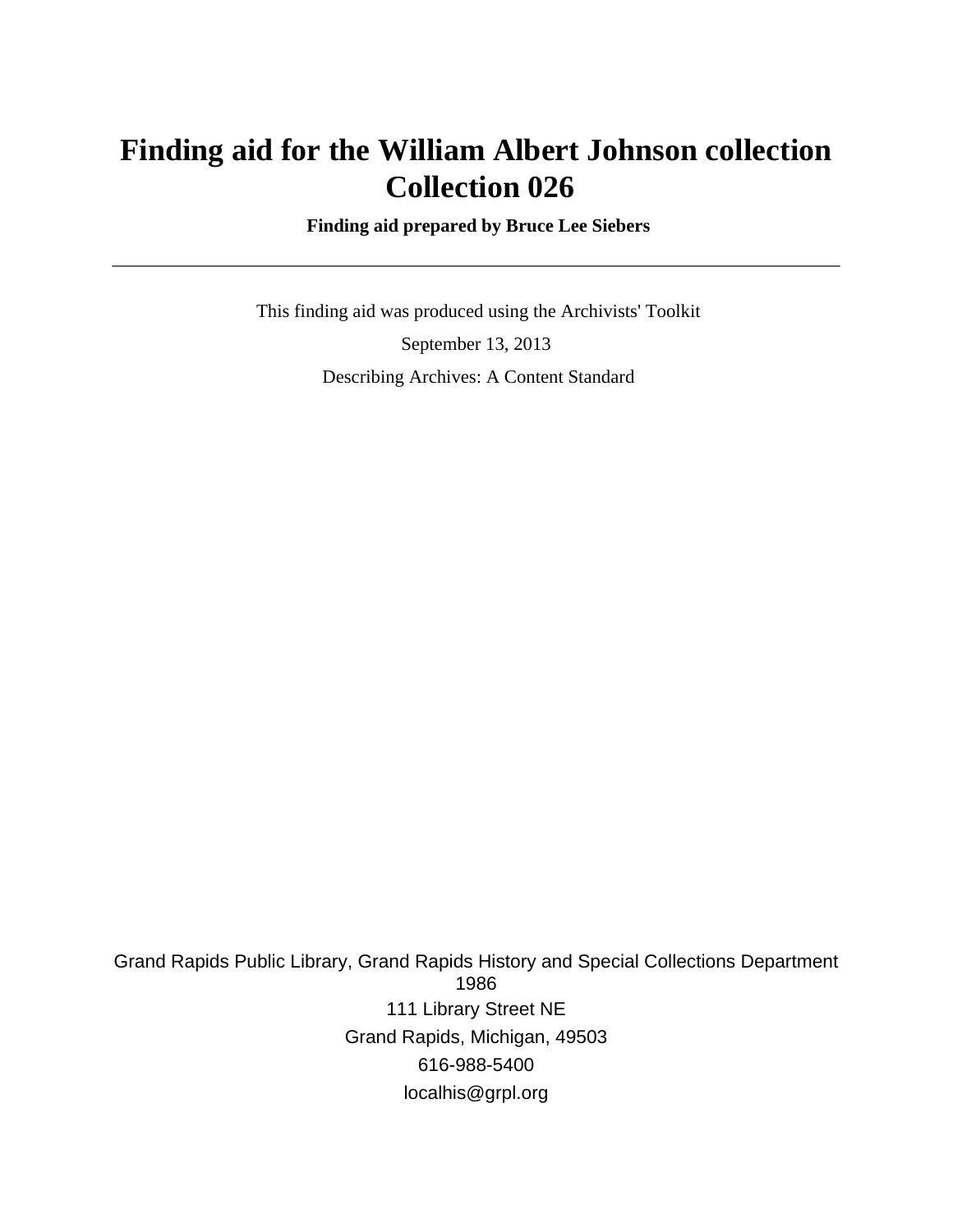## **Table of Contents**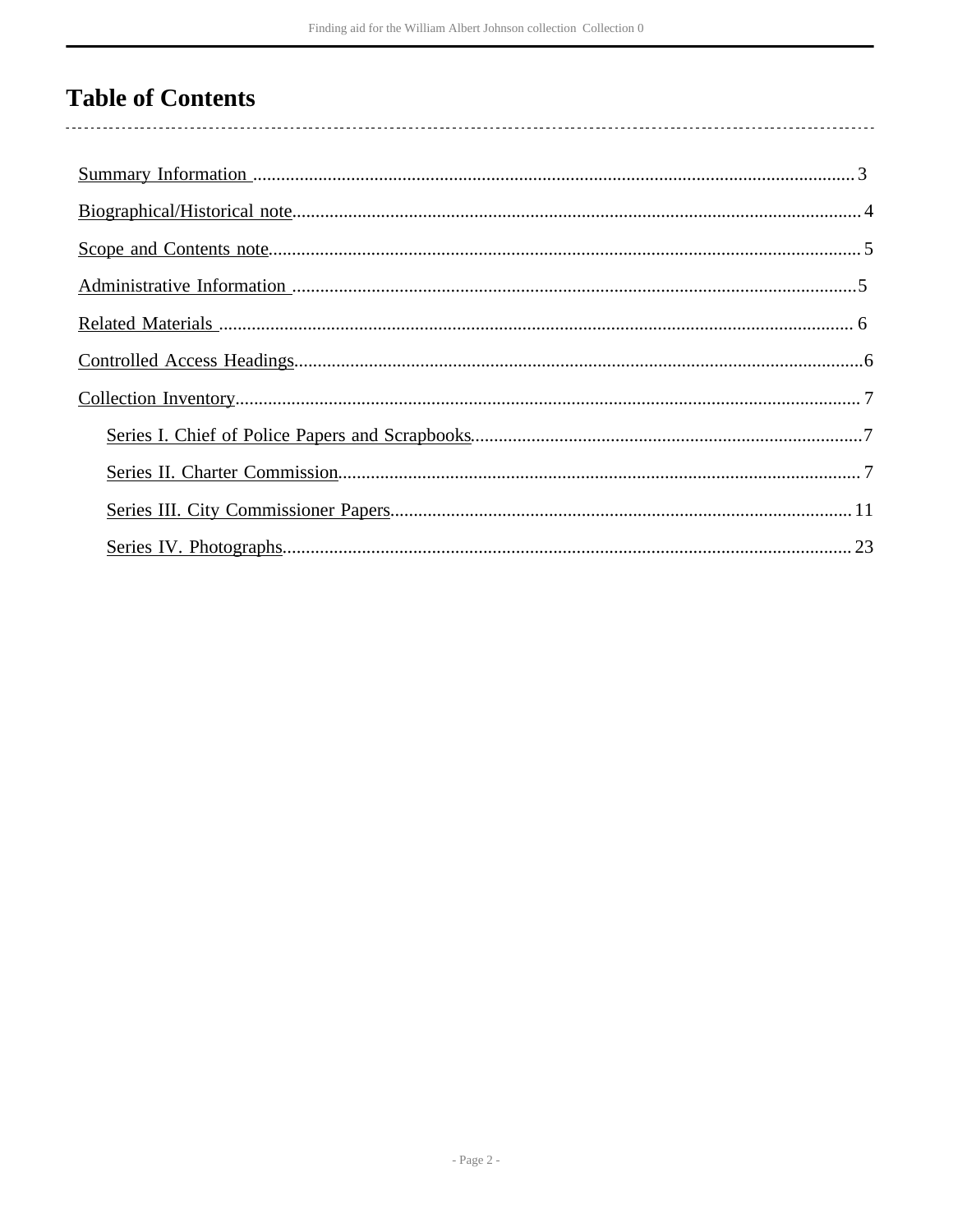# <span id="page-2-0"></span>**Summary Information**

..................................

| <b>Repository</b>      | Grand Rapids Public Library, Grand Rapids History and Special<br><b>Collections Department</b>                                                                                                                                                                                                                                                                                                                                                                                                                                                                                                                                                                                                                                                                                                       |
|------------------------|------------------------------------------------------------------------------------------------------------------------------------------------------------------------------------------------------------------------------------------------------------------------------------------------------------------------------------------------------------------------------------------------------------------------------------------------------------------------------------------------------------------------------------------------------------------------------------------------------------------------------------------------------------------------------------------------------------------------------------------------------------------------------------------------------|
| <b>Creator - Donor</b> | Johnson, William A, 1909-1994                                                                                                                                                                                                                                                                                                                                                                                                                                                                                                                                                                                                                                                                                                                                                                        |
| <b>Title</b>           | William Albert Johnson papers                                                                                                                                                                                                                                                                                                                                                                                                                                                                                                                                                                                                                                                                                                                                                                        |
| Date [inclusive]       | 1936-1979                                                                                                                                                                                                                                                                                                                                                                                                                                                                                                                                                                                                                                                                                                                                                                                            |
| <b>Extent</b>          | 7.44 Linear feet Nineteen boxes                                                                                                                                                                                                                                                                                                                                                                                                                                                                                                                                                                                                                                                                                                                                                                      |
| Language               | English                                                                                                                                                                                                                                                                                                                                                                                                                                                                                                                                                                                                                                                                                                                                                                                              |
| <b>Abstract</b>        | William Albert Johnson (1909-1994) was a Grand Rapids, Michigan<br>policeman and local politician. Johnson became a patrolman in the Grand<br>Rapids Police Department in 1940. After serving in the Marine Corps<br>during World War II he returned to his old job in Grand Rapids, rising<br>through the ranks to police chief. After retirement, he served on the Grand<br>Rapids Charter Commission and as a city commissioner from the First<br>Ward. The collection includes correspondence, newspaper clippings,<br>pamphlets, papers, four photographs and miscellaneous materials.<br>Included are scrapbooks of newspaper clippings from Johnson's years as<br>police chief, as well as papers documenting his years on the Grand Rapids<br>Charter Commission and as a city commissioner. |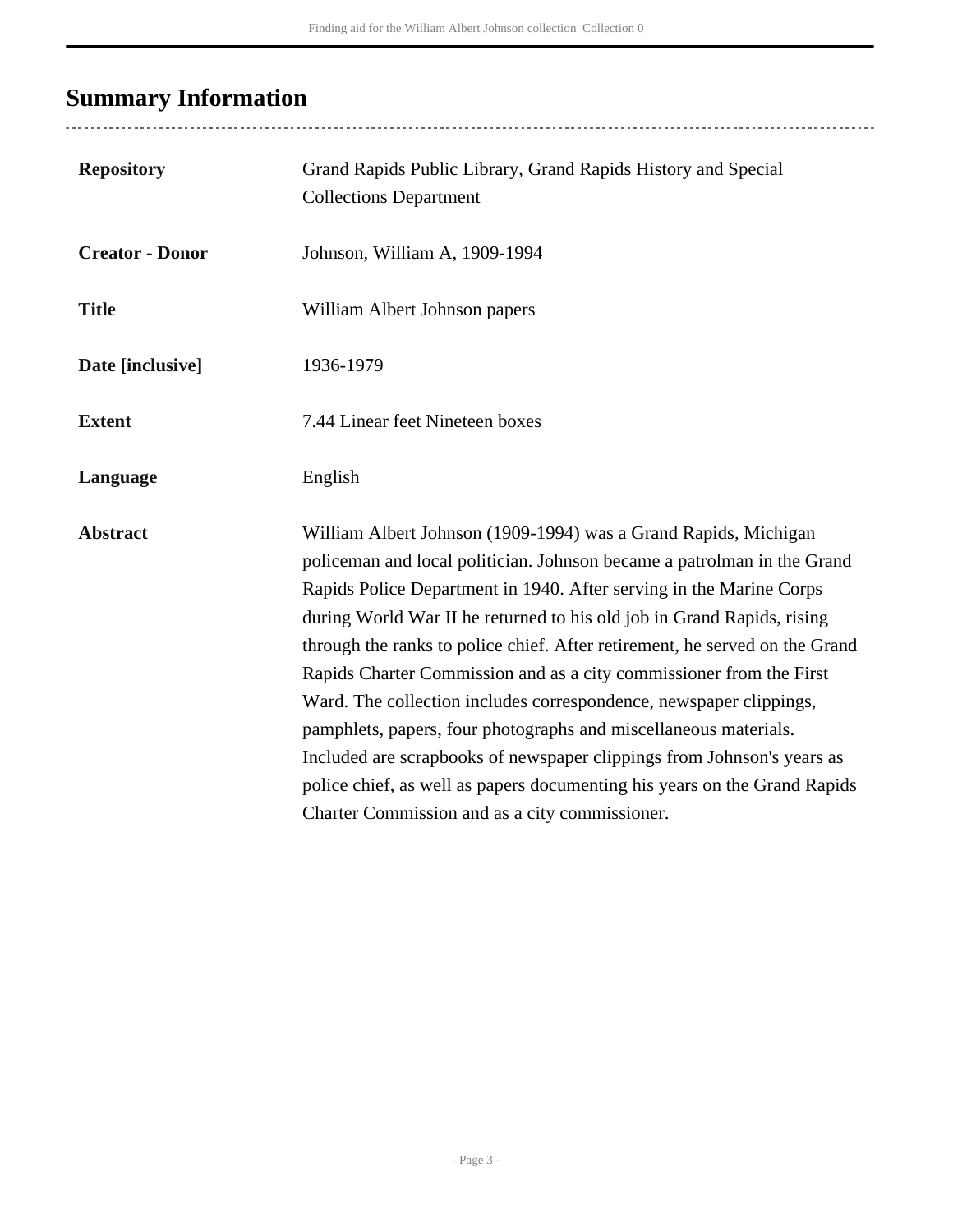### <span id="page-3-0"></span>**Biographical/Historical note**

William Albert Johnson was born on June 14, 1909, in Uniontown, Pennsylvania, to William Radcliffe Johnson and Adda L. (Cunningham) Johnson. Both parents had been schoolteachers; his father became a lawyer while his mother raised the family. Johnson attended elementary school in Stewart Township, Fayette County, Pa., and high school in Connellsville. He entered the University of Southern California, but his money ran out the first semester, he returned home and went to work for Kresge's, the 5-and-10 cent store chain.

Kresge's sent Johnson to Grand Rapids, where he worked as a stockman and floorwalker. After subsequent transfer to Port Huron and Flint, Johnson returned to Grand Rapids, ready to take any job he could get. For a while he picked apples. Then he turned to WPA, after which he accepted a position at the United States Gypsum Co. In 1938, Johnson competed with 274 other job seekers for a position in the police department. He took the police examination, which was given at Central High School, and he finished among the top ten applicants.

Johnson started with the police force in 1940, working from the central station as a patrolman. He investigated accidents and walked the beats that included Plainfield Avenue, Lake Drive and downtown areas.

At the beginning of World War II, Johnson enlisted in the Marine Corps and was sent to boot camp at Parris Island, South Carolina. After basic training and a short stay in North Carolina, he was shipped overseas to Guadalcanal. He was with the Marines at Okinawa and Saipan. Johnson was discharged in January 1946 as a private first class. The war over, he returned to Grand Rapids and his wife, Helen Sargent, whom he had married in 1931. In a short period of time he was promoted to sergeant, lieutenant and the license officer in City Hall.

He was promoted to captain in charge of the traffic bureau, and in 1954 he was named deputy to Police Chief Dewey Beaver. Shortly after, he accepted an offer to go to Saigon to help train Vietnamese police, after receiving special training in Washington, D.C. While in school, he received a call from City Manager Donald Oakes informing Johnson that the police chief Beaver had died of a heart attack. Johnson received and accepted the offer as superintendent of police. He remained in that position until his retirement in 1969.

At 60, the mandatory retirement age in the police department, Johnson went to Grand Valley State College, to set up the newly created school's security department. He retired from that position in 1974. After retiring from the police department, Johnson also entered politics. He successfully ran for the Charter Commission. On the Commission he argued forcefully for electing city officials on a partisan ballot and reforming city government to provide for a strong mayor form of administration. In 1976 he ran for city commissioner from the first ward and defeated Richard Schweiger in the runoff election. In 1980 he ran for re-election but was defeated by George Bowman.

For most of his life, Johnson was a volunteer for one agency or another. In February of 1982 he received a plaque in recognition of his long time service on its advisory board. He was a president of the Metropolitan Garden Council, and was a volunteer at Kent County Community Hospital. As a member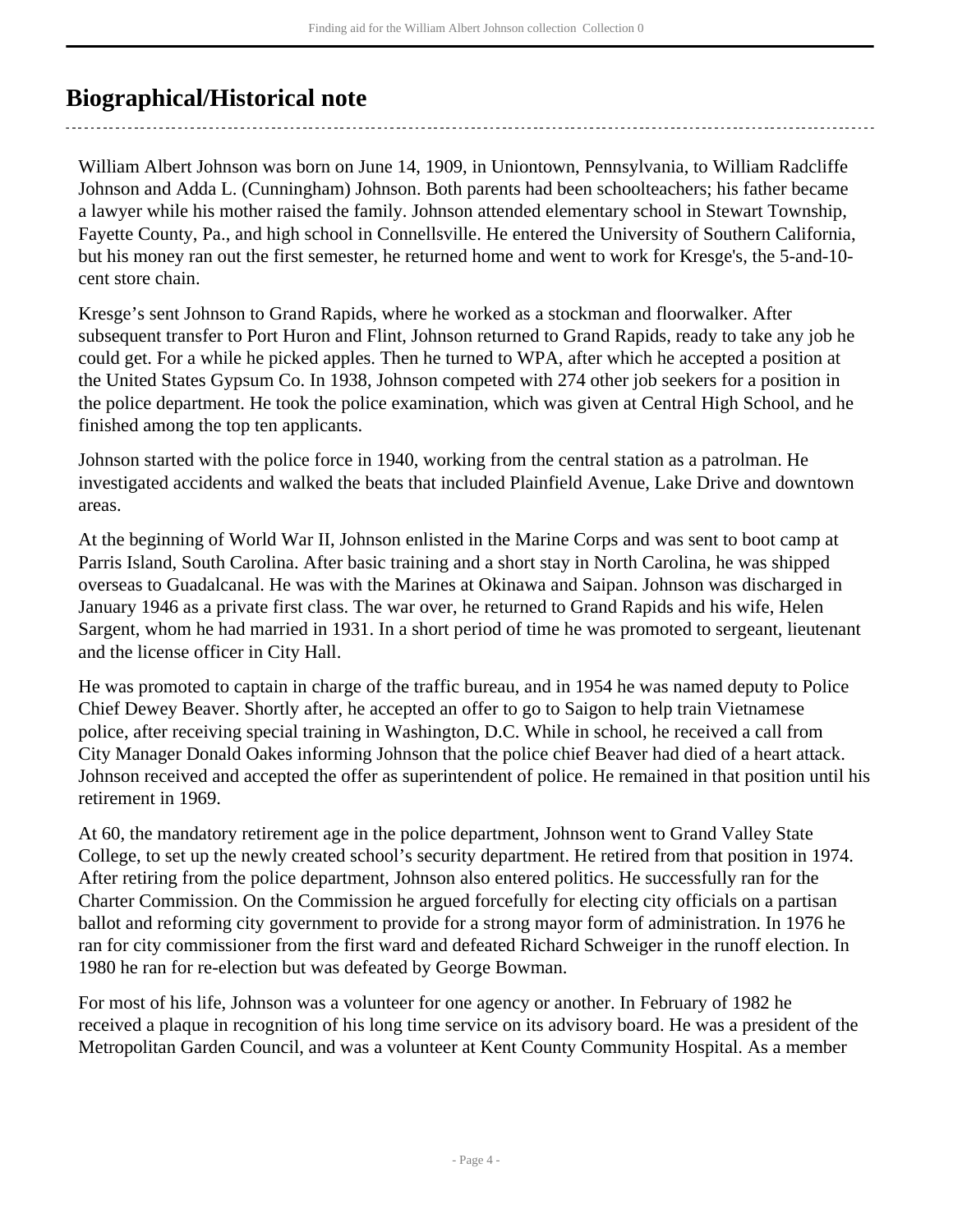of Kiwanis and the Breakfast Club, he served as a secretary-treasurer; he also served as treasurer for the Area Agency on Aging which covered a nine-county area. Johnson was one of the founders of Project Rehab and was a member of the Senior Neighbors' board of directors. Finally, he spent most of his Fridays at the Kent County prosecutor's office as one of 12 volunteers who processed cases of victims of criminal actions, a program conducted in conjunction with the state's Crime Victims Compensation Board.

### <span id="page-4-0"></span>**Scope and Contents note**

The Chief of Police Papers & Scrapbooks describe or portray the activities of the police department during his term as superintendent. The City Commissioner Papers shows the organizations and people that Johnson had contact with during his days as city commissioner for the first ward. But, it is most valuable in describing the different issues that he encountered during his term. The series is divided into sub-series: correspondences, papers, and pamphlets.

The Charter Commission Papers are divided among the following sub-series: correspondence, notes, papers, documents, newspaper clippings, proceedings, financial records, city charters, pamphlets, brochures, presentations, and miscellaneous. These sub series portray the activities of the commission in setting up a new charter for the city.

Photographs pertain to him when he was Chief of police and city commissioner. Overall, these series cover the story of Johnson's professional career in Grand Rapids.

## <span id="page-4-1"></span>**Administrative Information**

### **Publication Information**

Grand Rapids Public Library, Grand Rapids History and Special Collections Department 1986

### **Immediate Source of Acquisition note**

William Albert Johnson, 1980, accession number 1986.202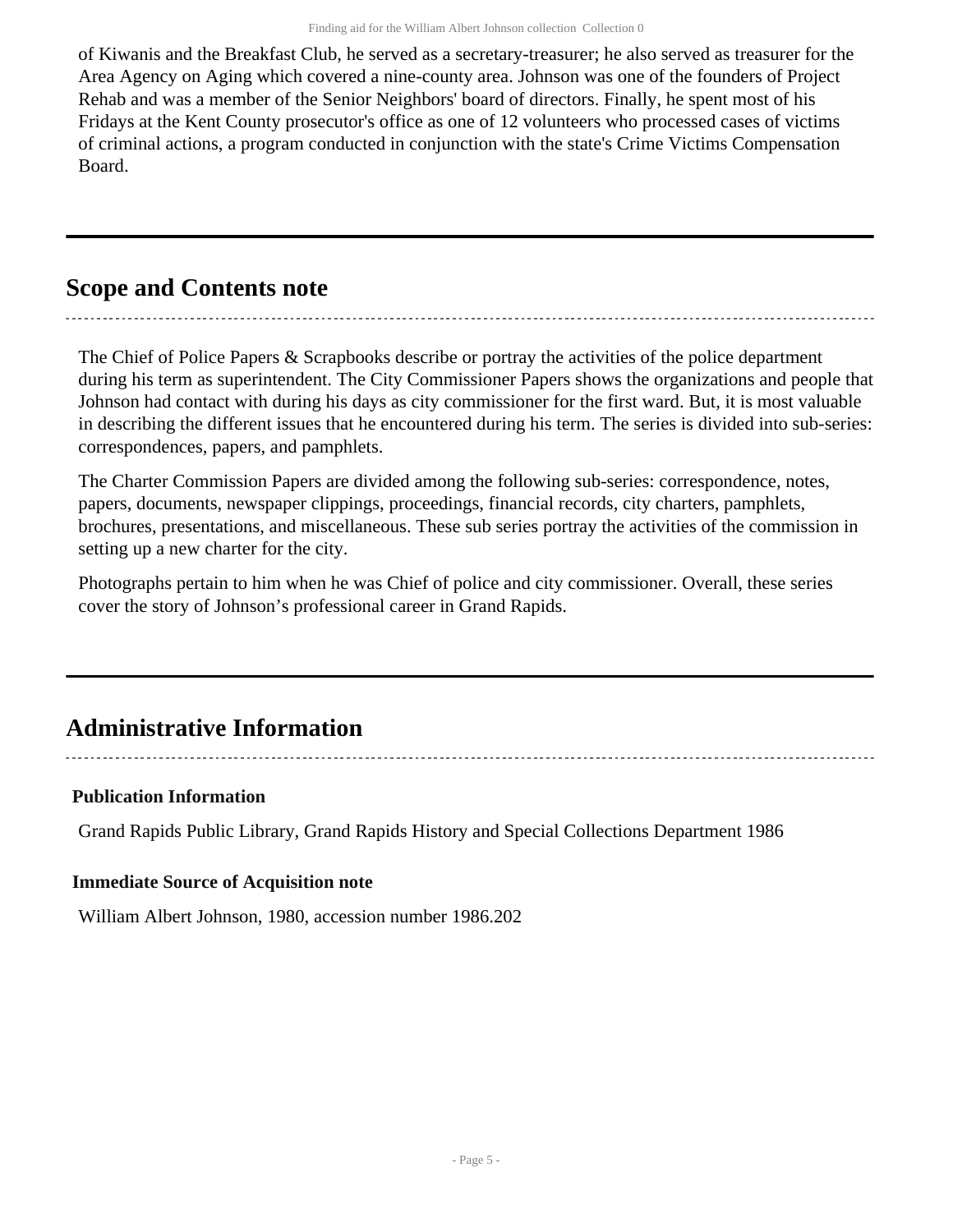### <span id="page-5-0"></span>**Related Materials**

 $\overline{a}$ 

 $\overline{a}$ 

### **Related Archival Materials note**

For official city documents, contact the Grand Rapids City Archives & Records Center

## <span id="page-5-1"></span>**Controlled Access Headings**

#### **Corporate Name(s)**

- Grand Rapids (Mich.). Charter Commission.
- Grand Rapids (Mich.). City Commission.
- Grand Rapids (Mich.). Police Department.

### **Geographic Name(s)**

- Grand Rapids (Mich.) -- History
- Grand Rapids (Mich.) -- Politics and government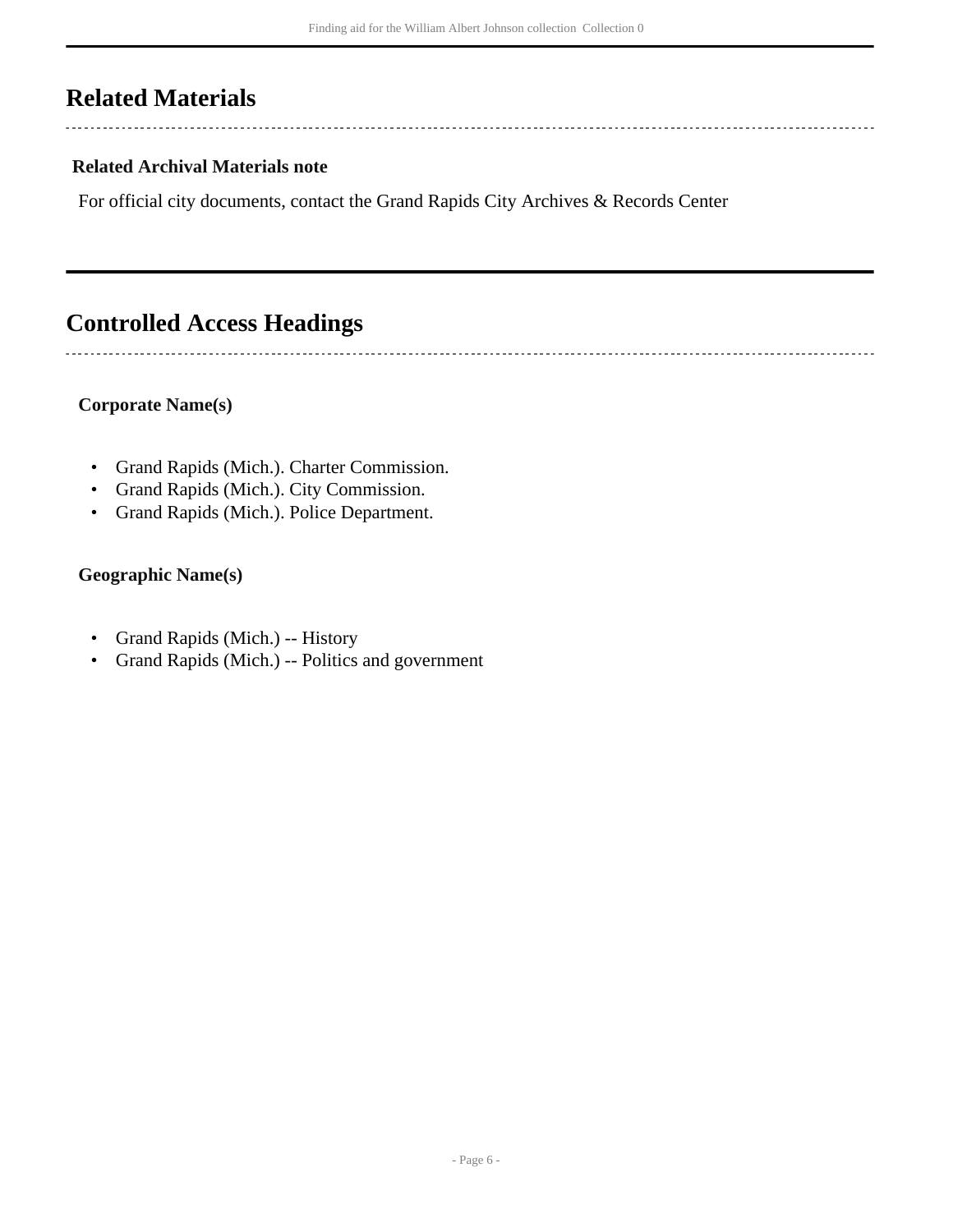### <span id="page-6-0"></span>**Collection Inventory**

### <span id="page-6-1"></span>**Series I. Chief of Police Papers and Scrapbooks 1959-1961**

#### **Scope and Contents note**

Includes regulations that pertained to Johnson and the Grand Rapids Police Department. In addition, there are scrapbooks that describe or show some of the activities that he was involved in during his term as chief of police. Correspondence includes incoming and outgoing letters with Harry Golden (editor of the Carolina Israelite), and police personnel matters.

|                            | <b>Box</b> | <b>Folder</b> |
|----------------------------|------------|---------------|
| Correspondence 1960-5      |            |               |
| Rules and Regulations 1959 |            | 2             |
|                            | <b>Box</b> | <b>Volume</b> |
| Scrapbooks 1960-1          |            | $1 - 2$       |

#### <span id="page-6-2"></span>**Series II. Charter Commission 1936-1974, n.d.**

#### **Scope and Contents note**

This series consists of material that pertains to Johnson and the charter commission. It is valuable in tracing the development of the charter commission in revising and rewriting the Grand Rapids city charter. The time span covers 1970-1973. The series is divided among the following sub series: correspondence brochures, documents, financial records, magazine articles, newspaper clippings, notes, pamphlets, proceedings, and miscellaneous.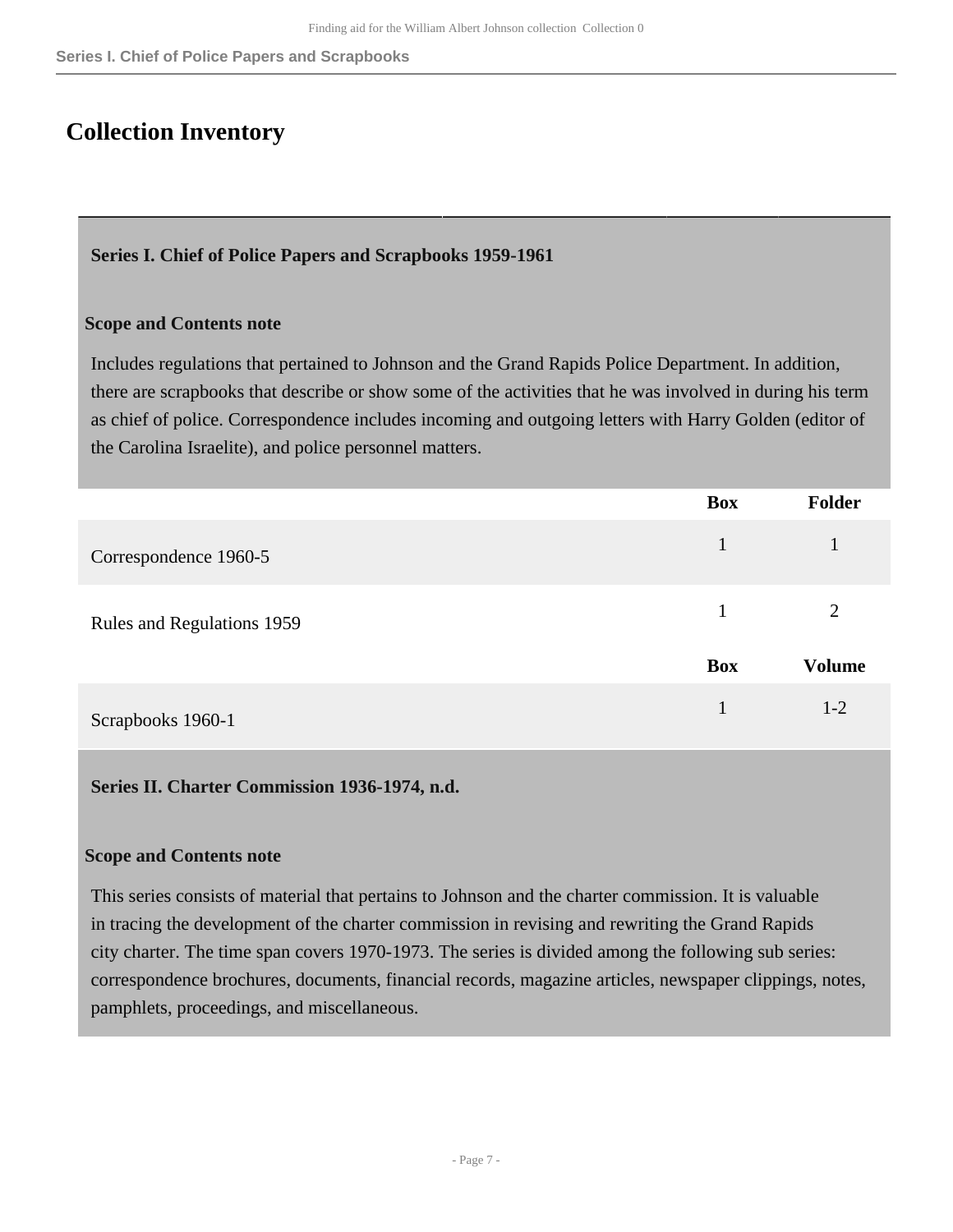Correspondences provide valuable background information in regards to the revision of the city charter, Johnson's victory in the election for the charter Commission seat, tasks of the commission, legal representation, and the failure of the commission's proposed charter. In addition, there are correspondences that contain comments about the charter commission meetings.

Brochures are valuable in describing the positive aspects of the proposed charter. In addition, there is a message from the charter commission on their work. Documents provide samples of the three proposed charters that were presented or offered by the charter commission, and charters from Michigan cities. In addition, there are copies of the 1951 and 1952 charters, and the Home Rule Act. Furthermore, there are documents that provide valuable information on the pros and cons of the proposed charter.

|                                                          | <b>Box</b>     | <b>Folder</b>  |
|----------------------------------------------------------|----------------|----------------|
| Correspondence 1968-1973                                 | $\overline{2}$ | $\mathbf{1}$   |
| Brochure: "How Can The New Charter Help Me," n.d.        | $\overline{2}$ | $\overline{2}$ |
| <b>Documents</b>                                         |                |                |
|                                                          | <b>Box</b>     | <b>Folder</b>  |
| New Charter Committee 1971                               | $\overline{2}$ | 3              |
| Bill Johnson Says "Yes" to Current Charter Proposal 1970 | $\overline{2}$ | $\overline{4}$ |
| City charters: Battle Creek and Saginaw 1936, 1961       | $\overline{2}$ | 5              |
| City charters of Kalamazoo and Dearborn 1966, 1942       | $\overline{2}$ | 6              |
| City charter of Port Huron 1969                          | $\overline{2}$ | 7              |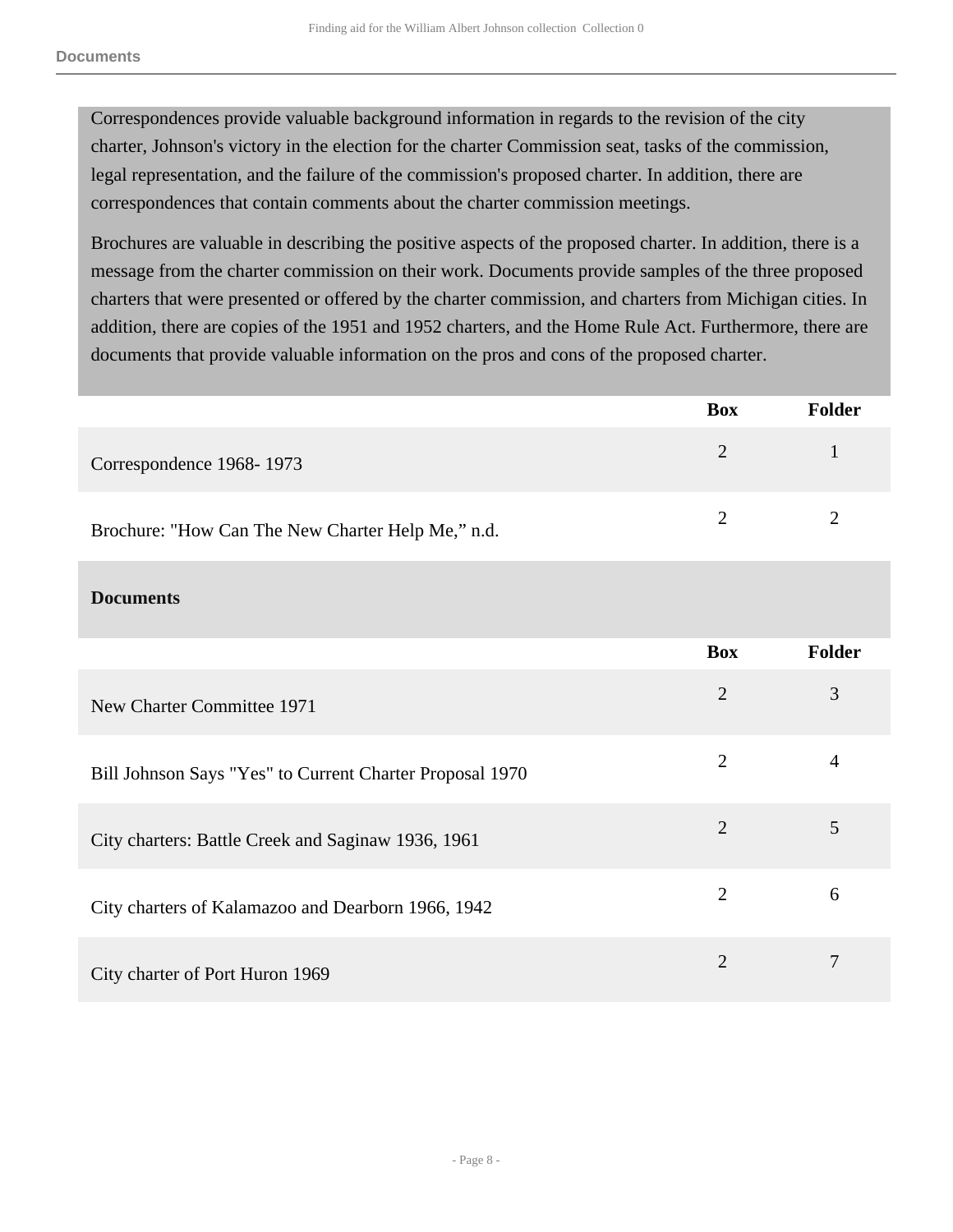**Newspaper Clippings**

| Constitutional Provisions of the Home Rule Act, n.d.                                                                 | $\overline{2}$ | 8              |
|----------------------------------------------------------------------------------------------------------------------|----------------|----------------|
| Grand Rapids Survey Analysis 1972                                                                                    | $\overline{4}$ | $\mathbf{1}$   |
| "Harold Hannah Says No To Current Charter Proposal"                                                                  | $\overline{2}$ | 9              |
| Home Rule Charter 1952                                                                                               | $\overline{2}$ | 10             |
| Proposed Charter 1971                                                                                                | $\overline{2}$ | 11             |
| <b>Suggested Charter Changes 1970</b>                                                                                | $\overline{4}$ | $\overline{2}$ |
| Proposed Charter of Grand Rapids 1971                                                                                | $\overline{2}$ | 12             |
| Rules and Regulations of Procedure and Organization of the 1951 Charter<br>Commission of Grand Rapids, Michigan 1951 | $\overline{2}$ | 13             |
| Second Proposed Charter of Grand Rapids 1972                                                                         | $\overline{2}$ | 14             |
| Third Proposed Charter of Grand Rapids 1972                                                                          | $\overline{2}$ | 15             |
| Financial record, 1970                                                                                               | 3              | $\mathbf{1}$   |
| So you Want A New Municipal Charter" 1965                                                                            | 3              | $\overline{2}$ |
| <b>Newspaper Clippings</b>                                                                                           |                |                |
|                                                                                                                      | <b>Box</b>     | Folder         |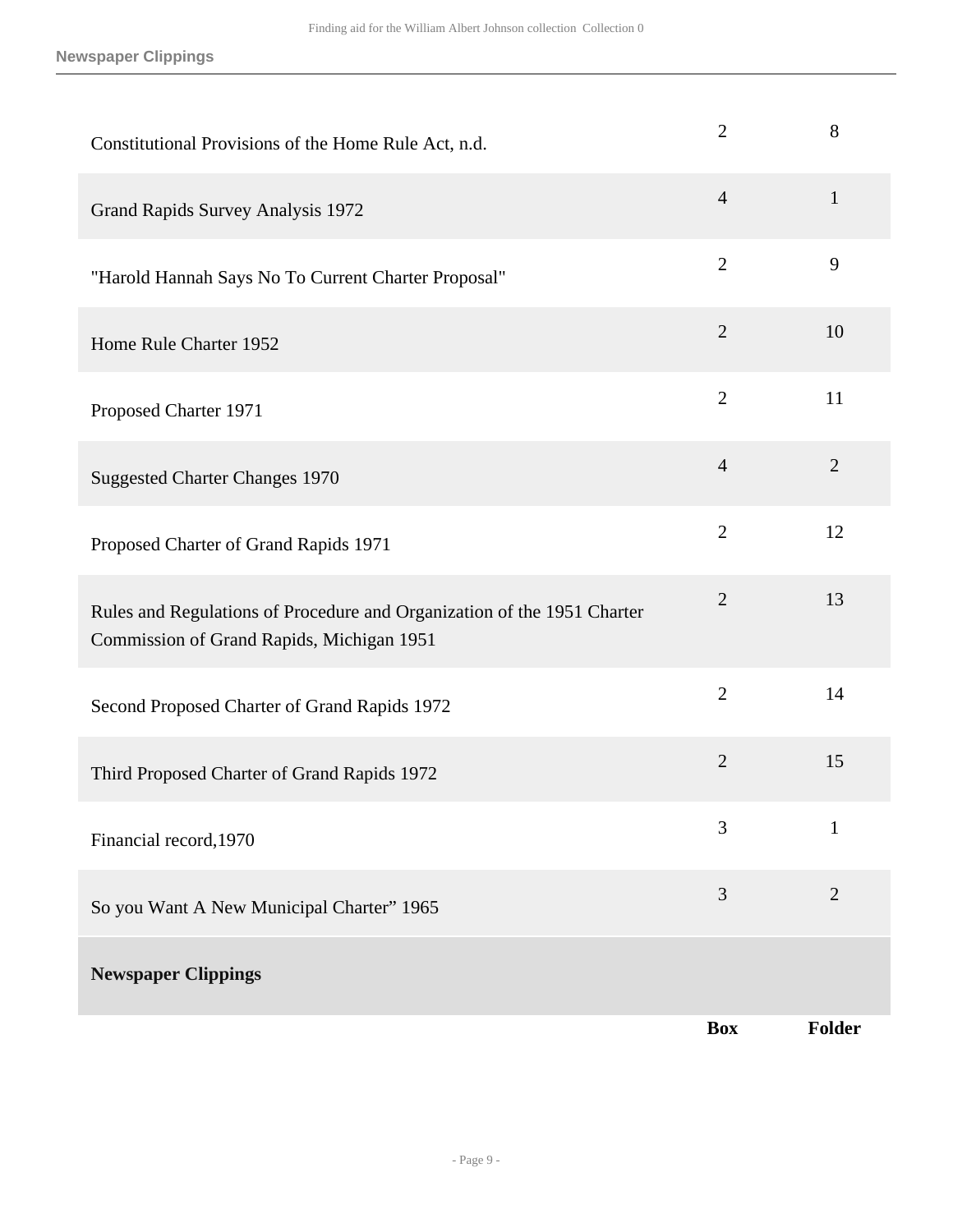| 1970-1971                                    | 3              | 3              |
|----------------------------------------------|----------------|----------------|
| 1970-1973                                    | 3              | $\overline{4}$ |
| Mar 30, 1970-Oct 30, 1971                    | 3              | 5              |
| Apr 7, 1970; Oct 20, 1971                    | 3              | 6              |
| Nov 4, 1971-Mar 30, 1972                     | $\mathfrak{Z}$ | $\tau$         |
| 1972-1973                                    | 3              | 8              |
| Responses to Charter Questionnaires 1971     | 3              | 9              |
| Second Proposed Charter of Grand Rapids 1972 | 3              | 10             |
| Third Proposed Charter of Grand Rapids 1973  | 3              | 11             |
| <b>Notes</b>                                 |                |                |
|                                              | Box            | <b>Folder</b>  |
| Apr 14,1970-Dec 11,1972                      | 3              | $12\,$         |
| Special Election Results 1973                | $\overline{4}$ | 3              |
| <b>Pamphlets</b>                             |                |                |
|                                              | <b>Box</b>     | Folder         |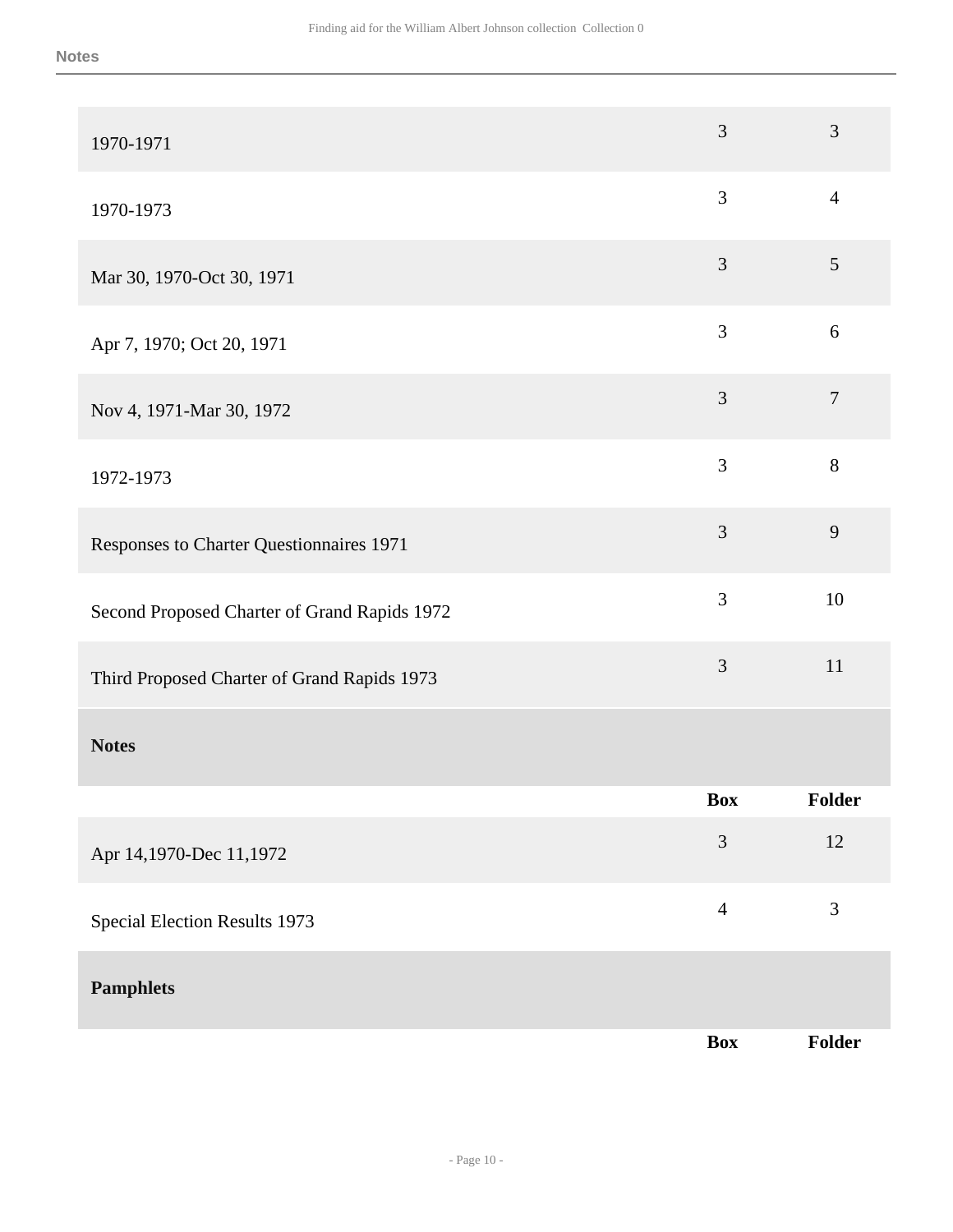| A Guide for Charter Commissions 1968                    | 3 | 13 |
|---------------------------------------------------------|---|----|
| Model City Charter 1964                                 | 3 | 14 |
| Preparation of a Municipal Charter, n.d.                | 3 | 15 |
| The Nature and Purpose of a Home Rule City Charter 1971 | 3 | 16 |
|                                                         |   |    |

### **Presentations**

|                                  | <b>Box</b>     | <b>Folder</b>  |
|----------------------------------|----------------|----------------|
| <b>Outline for Talk</b>          | $\overline{4}$ | $\overline{4}$ |
| Resume of Joy Bylsma's talk 1970 | 3              | 17             |
| WOTV Editorial 1972              | 3              | 18             |
| Proceedings 1971-2               | 3              | 19             |
| Miscellaneous 1974, n.d,         | 3              | 20             |

### <span id="page-10-0"></span>**Series III. City Commissioner Papers 1969-1979**

#### **Scope and Contents note**

This series is divided into the following sub-series: correspondence, papers and pamphlets. The majority of the material in this series is papers on subjects that pertain to Johnson and the City Commission. The papers are arranged alphabetically from Affirmative Action Plan to Zainea (City Manager). These papers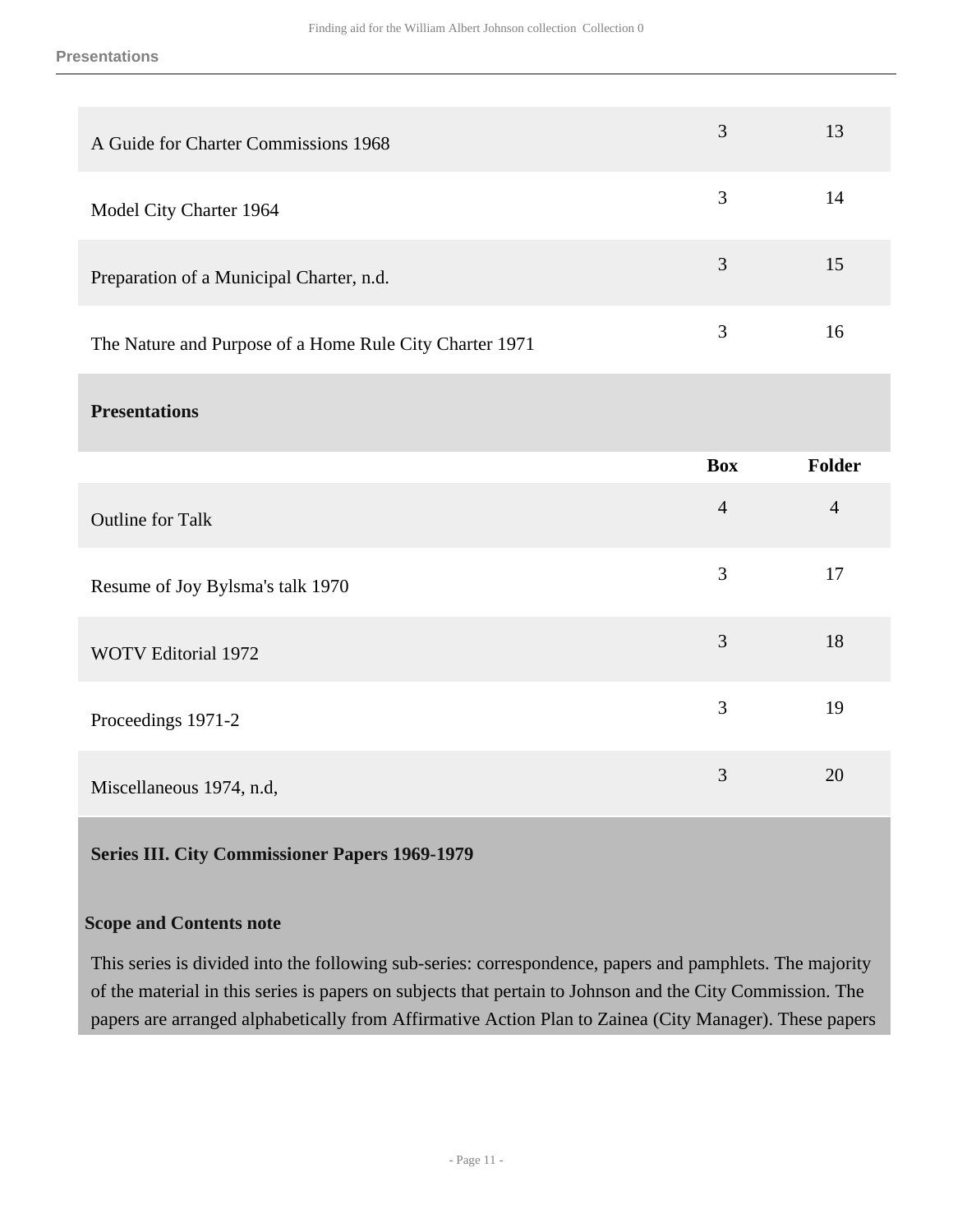contain background information on particular subjects or projects that Johnson was involved with during his years as commissioner of the first ward of Grand Rapids.

Correspondences consist of letters that describe some of the issues that he faced or came across as city commissioner. Some of the important issues include the following: zoning ordinance, community needs and proposals, education, senior housing development, health hazards, construction of the West River Bank Parking, housing inspections, street improvement project, Affirmative Action Plan, landfill site, alley refuse collections, Schaffer Avenue Water main Project, appointment of alternate members to the Board of Zoning Appeals, Chief of Police Robert Anderson Case, Fair Housing Plan, Neighborhood Organizing Project, Johnson's salary and pension, reducing taxes, human rights, Michigan Public Service Commission Case No. U-5545, improvement and sale of city owned vacant lots, contract compliance standards, and the police department. Moreover, there are letters from his constituents that describe their feelings toward his viewpoints on certain issues, and the admiration they had for him as their representative. In addition, there are letters that pertained to invitations that he received to attend local events, and meetings of local organizations.

Pamphlets are valuable in describing some of the issues that pertained to the city commission, and in describing the rules and regulations of the city commission. In addition, there are some pamphlets that contain historical information on Grand Rapids. Those pamphlets that are valuable include: "A Landmark In Cooperation", "City Commission Policy Manual", "Final Report of the Task Force on Citizen Participation", "Forecasting Electric Energy Demand in Michigan", "Handbook for Newly Elected Michigan Municipal Officials", "Proposed 1978 State Plan for Services to the Elderly", "Standing Rules: Grand Rapids City Commission", and "What we do today will be tomorrow's heritage".

| Correspondence            |            |                |
|---------------------------|------------|----------------|
|                           | <b>Box</b> | Folder         |
| Jun 13, 1974-Aug 14, 1979 | 5          |                |
| Jan 19, 1976-Dec 20, 1976 | 5          | $\overline{2}$ |
| May 7, 1976-Jun 11, 1979  | 5          | 3              |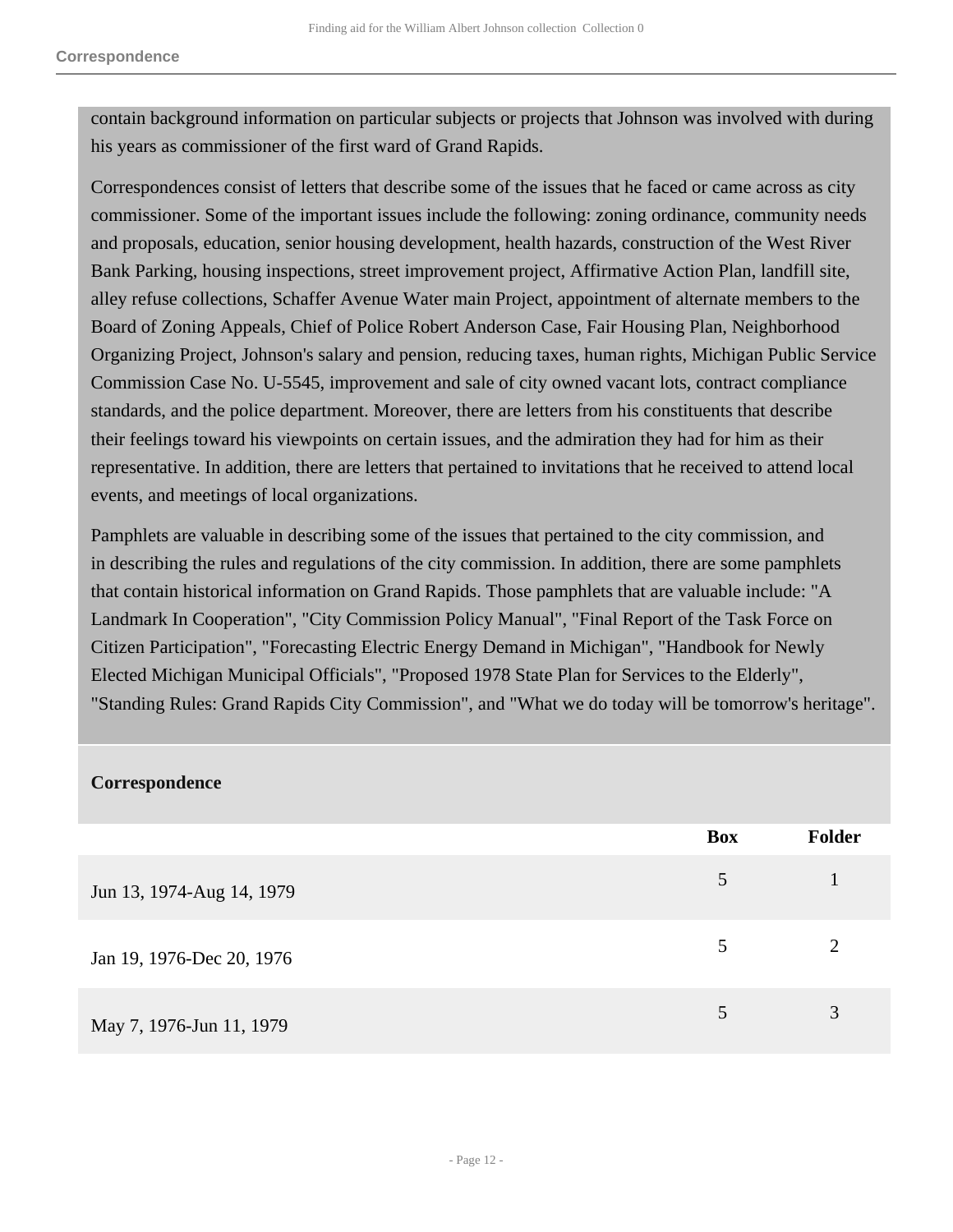| Apr 3, 1978-Apr 17, 1979 | 4      |
|--------------------------|--------|
| Miscellaneous            | $\leq$ |
|                          |        |

### **Papers**

|                                   | <b>Box</b> | <b>Folder</b>  |
|-----------------------------------|------------|----------------|
| Affirmative Action Plan 1977      | 5          | 6              |
| <b>Annual Salary Rates 1978-9</b> | 5          | $\overline{7}$ |
| Alcoholic Incentive Ladder 1977-8 | 5          | $8\,$          |
| <b>Chief Robert Anderson 1979</b> | 5          | 9              |
| Blueberry Lakes Project 1974-8    | 5          | $10 - 11$      |
| Board of Zoning Appeals 1976-8    | 6          | $1-2$          |
| Boards and Commissions 1976-8     | 6          | $3 - 6$        |
| Cable Television 1975-6           | 6          | $\overline{7}$ |
| Cable TV Consent Agreement 1976-7 | 6          | $8\,$          |
| City Administrative Policy 1978   | 6          | 9              |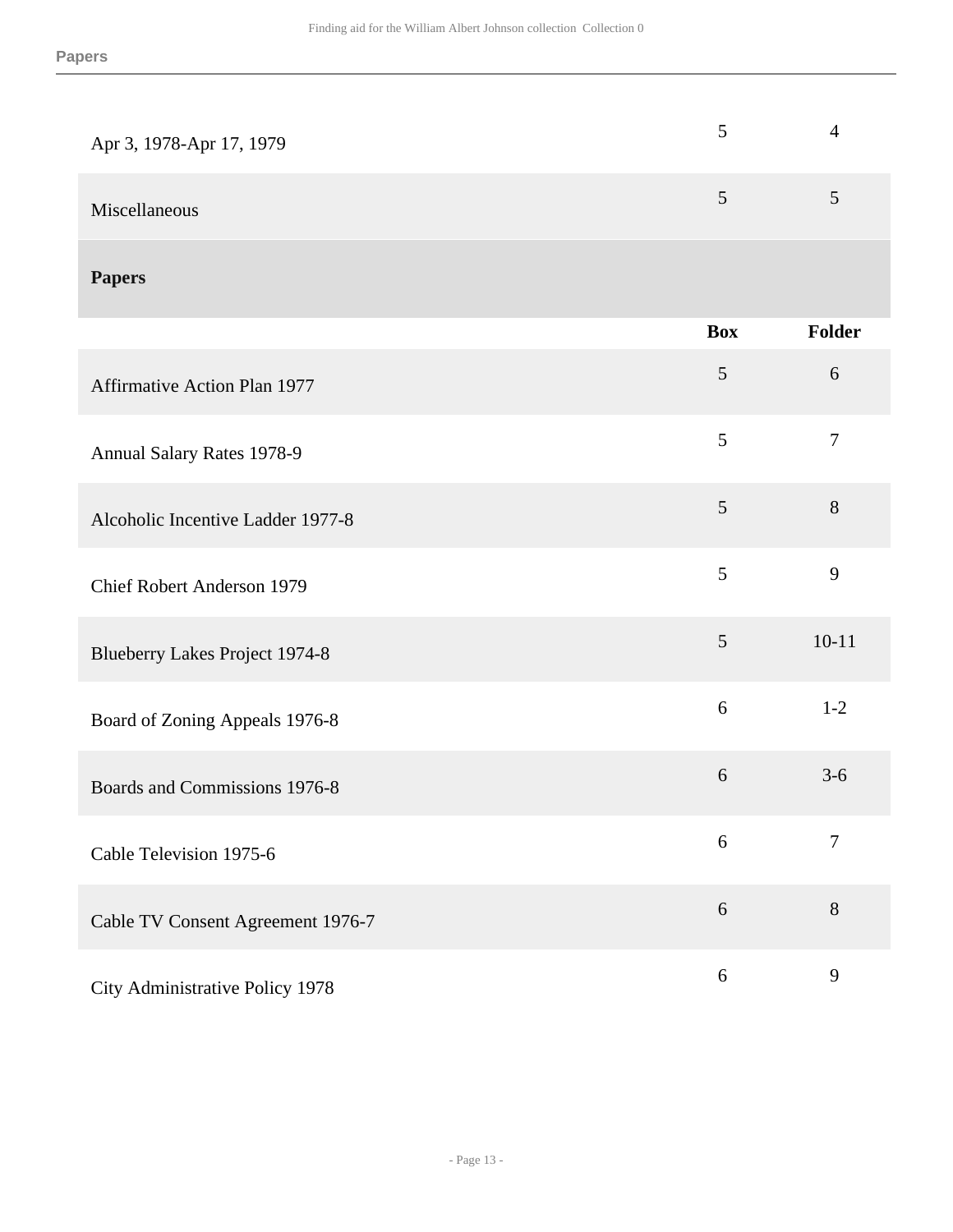| City Planning Commission 1976-8             | 6              | 10             |
|---------------------------------------------|----------------|----------------|
| City Planning Commission 1978-9             | $\overline{7}$ | $\mathbf{1}$   |
| <b>Community Development Committee 1979</b> | $\tau$         | $\overline{2}$ |
| Committee of the Whole 1976-7               | $\overline{7}$ | 3              |
| District Court 1977-9                       | $\tau$         | $4 - 5$        |
| District Court Budget 1980                  | $\overline{7}$ | 6              |
| Downtown City Project 1976                  | $\overline{7}$ | $\overline{7}$ |
| Downtown Development Authority 1976-7       | $\overline{7}$ | 8              |
| Drain Commissioner 1978                     | $8\,$          | $\mathbf{1}$   |
| Eastown Association 191977-8                | 8              | $\overline{2}$ |
| Economic Dev. Adm., Title IX Grant 1976     | $8\,$          | 3              |
| Electronic Data Processing 1976-8           | $8\,$          | $\overline{4}$ |
| Electronic Development Corporation 1976-8   | 8              | 5              |
| Family Housing Development 1979             | $8\,$          | 6              |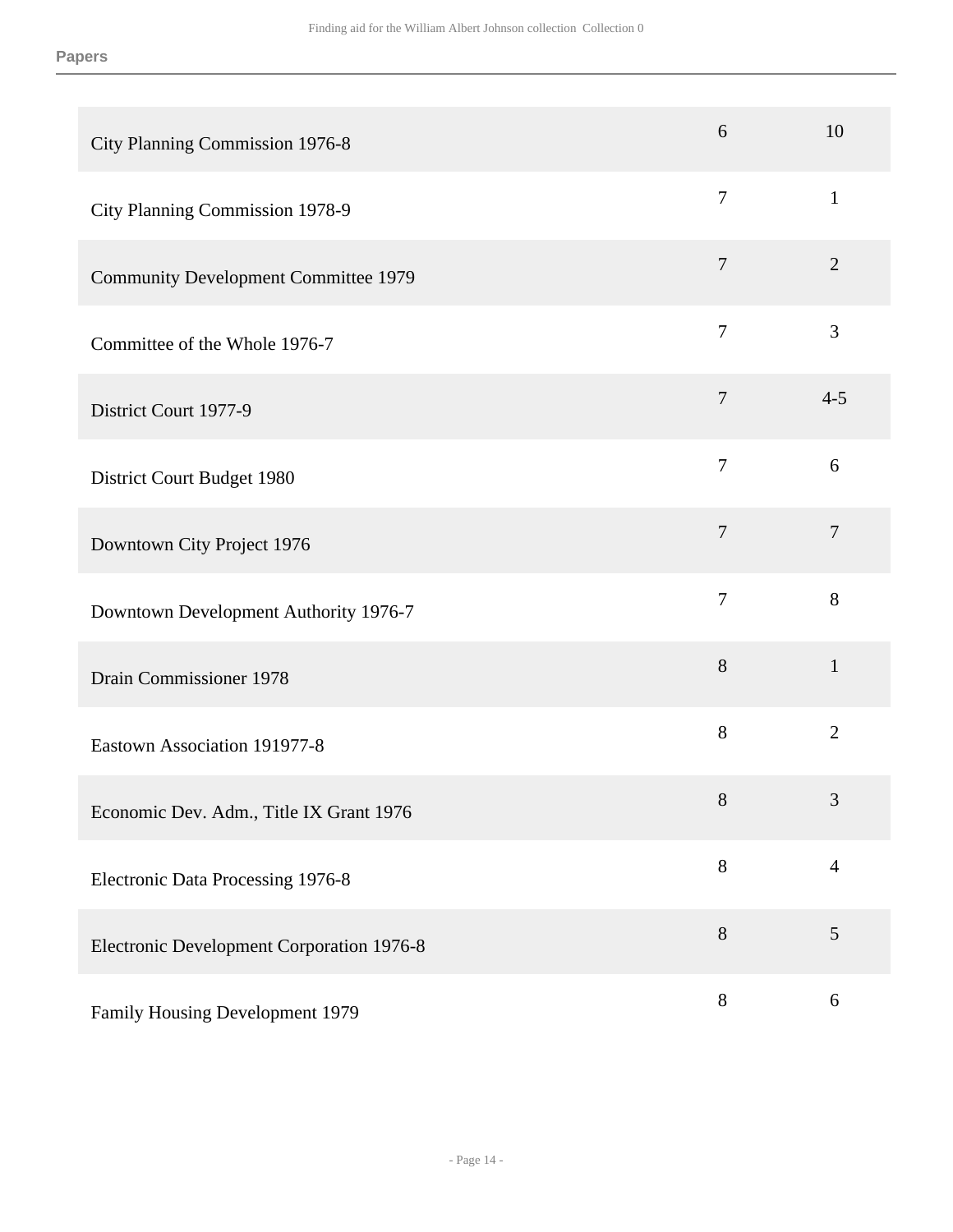| City of Flint 1976-7                                          | 8     | $\overline{7}$ |
|---------------------------------------------------------------|-------|----------------|
| Fire Department 1976-9                                        | 8     | 8              |
| Fiscal Committee 1976-7                                       | 8     | 9              |
| Ford Museum 1977                                              | 8     | 10             |
| GRAETC (Grand Rapids Area Employment & Training Council) 1979 | $8\,$ | 11             |
| Grand Valley State Colleges 1976-8                            | 8     | 12             |
| Grand Rapids Riverfront Project Program 1972                  | 9     | $\mathbf{1}$   |
| Heidenga news clippings 1977-8                                | 9     | $\overline{2}$ |
| Hospitals 1978                                                | 9     | 3              |
| Housing Assistance Center 1976-8                              | 9     | $4 - 5$        |
| Human Relations Commission 1977-9                             | 9     | 6              |
| Human Resources Department 1977-9                             | 9     | $\overline{7}$ |
| Humane Society 1976-8                                         | 9     | 8              |
| Int'l City Management Association 1976-7                      | 9     | 9              |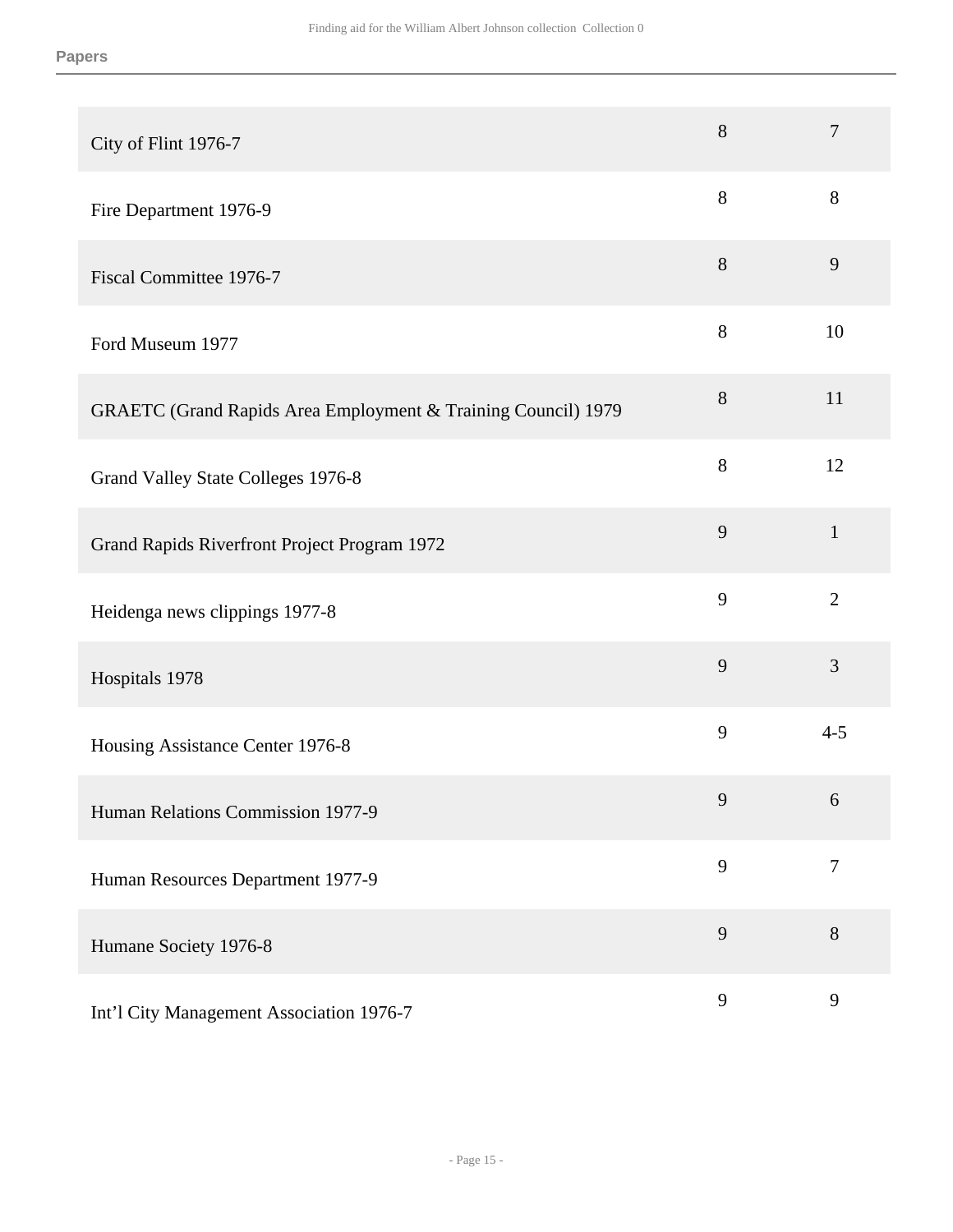| Invocation 1976                            | 9      | 10             |
|--------------------------------------------|--------|----------------|
| James Knack (City Planner) 1976            | 9      | 11             |
| Jellema House 1979                         | 9      | 12             |
| Job Corps 1978-9                           | 9      | 13             |
| Junior Chamber of Commerce 1978            | 9      | 14             |
| Kent Community Action Program, Inc. 1977-9 | 10     | $1-4$          |
| Kent County 1970-1                         | 10     | $\mathfrak{S}$ |
| Kent County Commissioner 1977-9            | 10     | 6              |
| Kent County Jail 1977                      | 10     | $\overline{7}$ |
| Kent County Prosecutor 1977-9              | 10     | 8              |
| Kent County Health Department 1978-9       | 10     | 9              |
| Kentwood 1966-77                           | $10\,$ | 10             |
| Latin American Council 1977-9              | 11     | $\mathbf{1}$   |
| Labor Negotiations 1977                    | $11\,$ | $\mathbf{2}$   |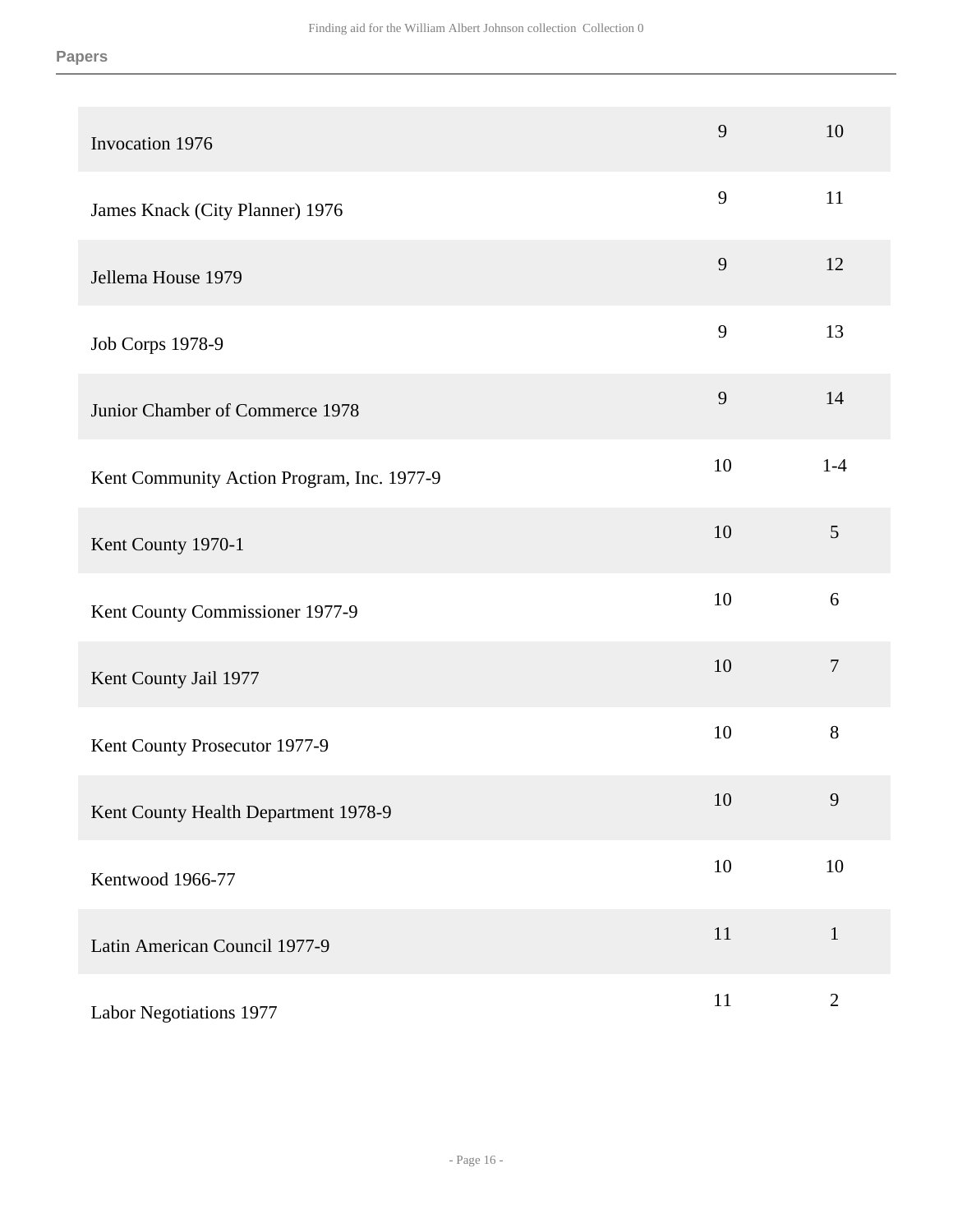| League of Women Voters 1977-8                  | 11     | $\mathfrak{Z}$   |
|------------------------------------------------|--------|------------------|
| Legislature 1977-9                             | 11     | $\overline{4}$   |
| Library 1976-8                                 | 11     | $\mathfrak{S}$   |
| Memos 1976-9                                   | 11     | 6                |
| Mental Health 1978                             | 11     | $\boldsymbol{7}$ |
| Meredith, Jere E.(Transportation Dir.) 1978    | 11     | 8                |
| Michigan Civil Rights Commission 1978          | 11     | 9                |
| Michigan Dept. of Transportation 1977-8        | 11     | 10               |
| Michigan State Housing Devel. Authority 1978-9 | 11     | 11               |
| Michigan State Police 1978                     | $11\,$ | 12               |
| Monroe Center Project 1976                     | 11     | 13               |
| Municipal Utilities 1976-8                     | 11     | 14               |
| Murray, Ken (Deputy City Manager) 1977         | 11     | 15               |
| <b>Museum Association 1977</b>                 | 11     | 16               |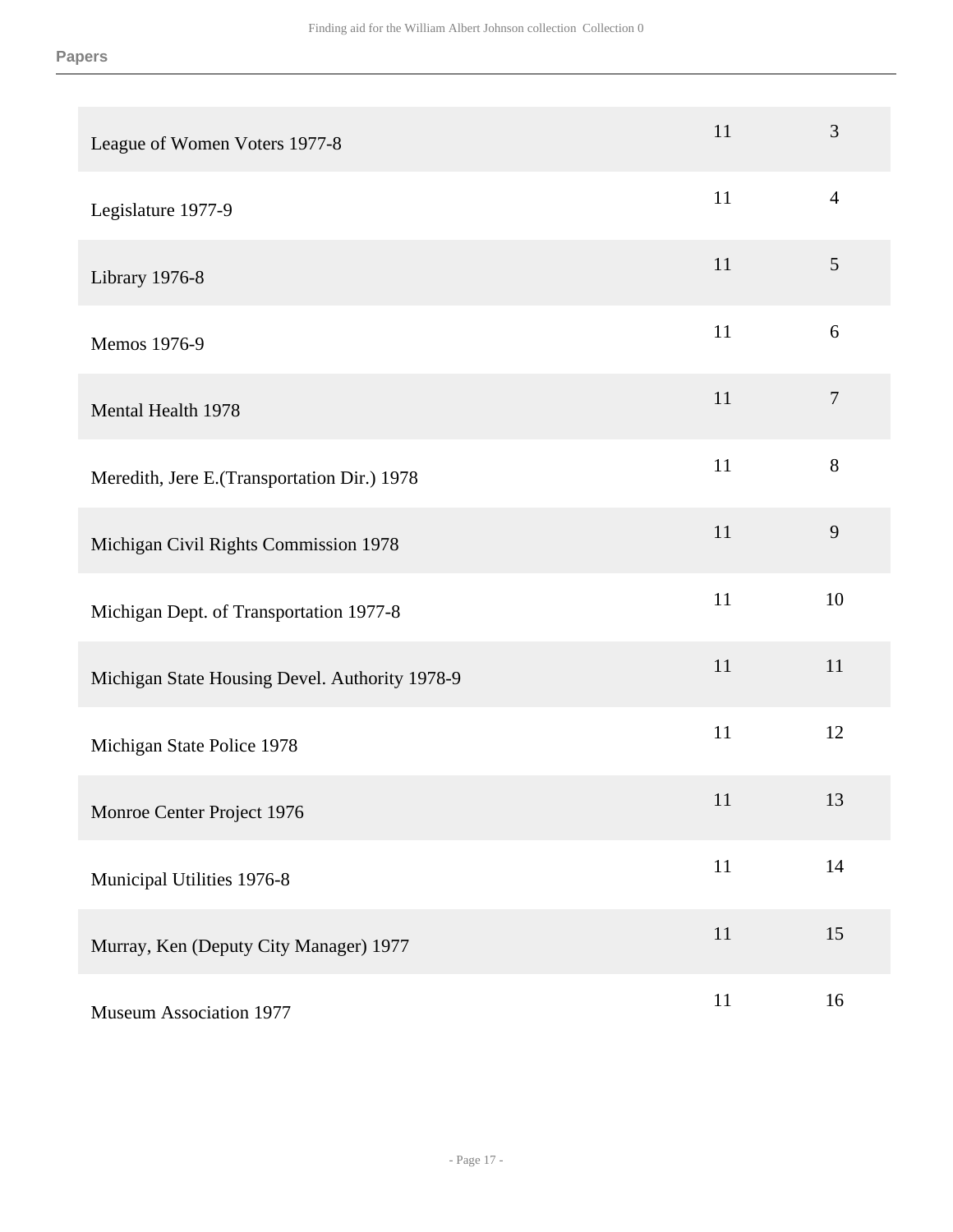| <b>Native Americans 1978</b>        | 12 | $\mathbf 1$      |
|-------------------------------------|----|------------------|
| Neighborhood Associations 1976-7    | 12 | $2 - 3$          |
| Neighborhood Improvement 1977-9     | 12 | $\overline{4}$   |
| Neighborhood-West Side 1976-8       | 12 | 5                |
| Olds Manor. 1978                    | 12 | 6                |
| Park Department 1977-9              | 12 | $\boldsymbol{7}$ |
| Parking 1975-8                      | 12 | 8                |
| Pensions 1976-7                     | 12 | 9                |
| Planning Commission Meetings 1976-9 | 12 | 10               |
| Plant Act 1977                      | 12 | 11               |
| Police Department 1976-9            | 13 | $1 - 2$          |
| Police-Fire Advisory 1978-9         | 13 | 3                |
| Polish Heritage Society 1976-7      | 13 | $\overline{4}$   |
| Project Proposals 1975-8            | 13 | 5                |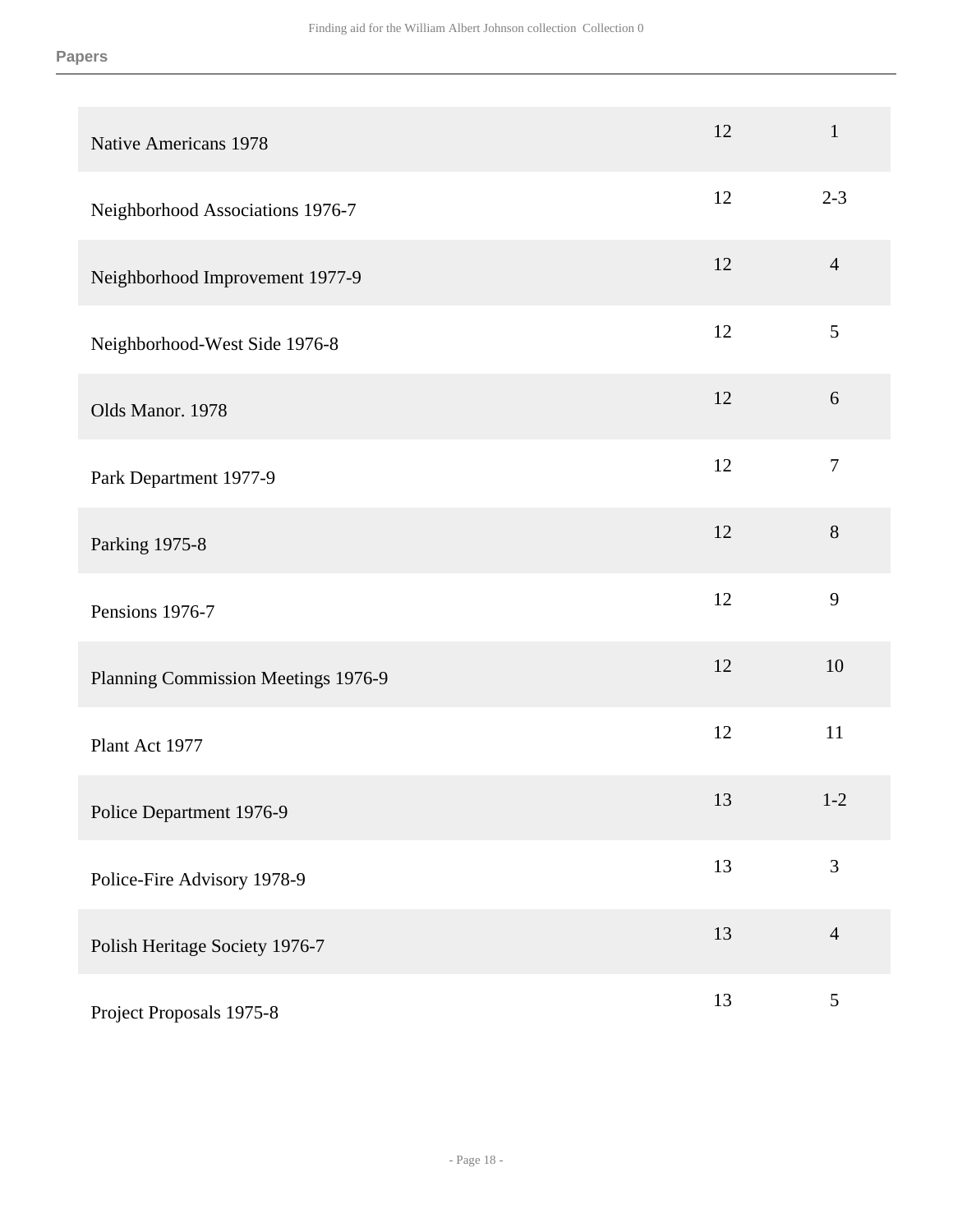| Public Recreation Board 1966-76             | 13 | 6                |
|---------------------------------------------|----|------------------|
| Red Barn Hearing 1976                       | 14 | $1 - 2$          |
| Reinstra, M. Howard 1978-9                  | 14 | $3-4$            |
| Retired Senior Volunteer 1976-1979          | 14 | $5-6$            |
| 2050 32nd St. Rezoning - R-1 to P.V.D. 1979 | 14 | $\overline{7}$   |
| Sawyer, Hal 1977                            | 15 | $\mathbf{1}$     |
| Senior Neighbors 1977-9                     | 15 | $2 - 3$          |
| Sinking Fund Trustees 1978-9                | 15 | $\overline{4}$   |
| Snow Removal 1977-9                         | 15 | $\mathfrak{S}$   |
| Southwest Community Center 1977             | 15 | 6                |
| Street Department 1976-9                    | 15 | $\boldsymbol{7}$ |
| Street Lighting 1975                        | 15 | $8\,$            |
| Target Area Councils 1977-9                 | 15 | 9                |
| Tax Abatement 1973-9                        | 15 | 10               |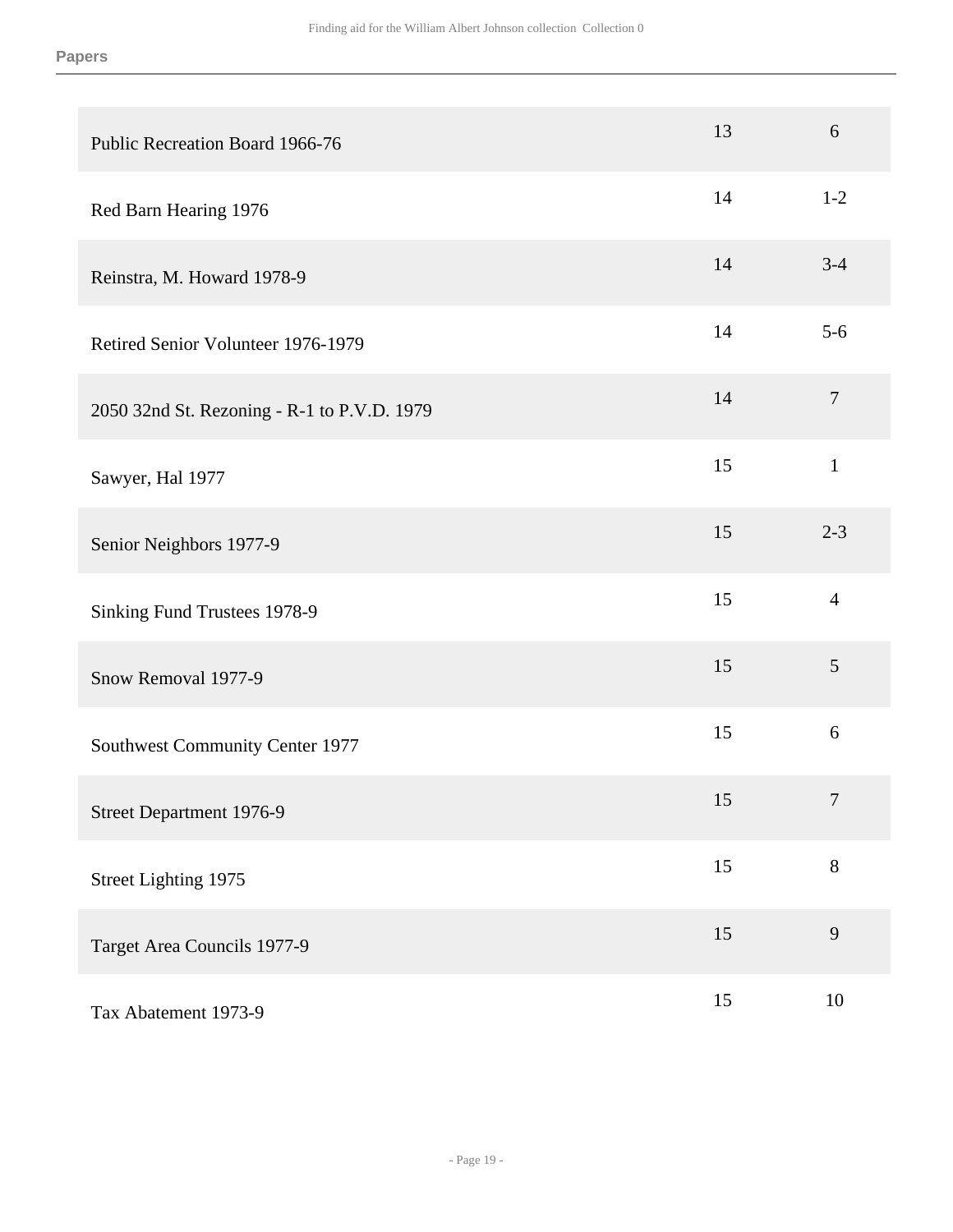| Tenants' Union 1976                          | 15 | 11             |
|----------------------------------------------|----|----------------|
| Tool Lending Library. 1978                   | 15 | 12             |
| Touche, Ross & Company 1975-7                | 15 | $13 - 14$      |
| Transit Authority 1976-8                     | 15 | 15             |
| <b>Truck Routes 1978</b>                     | 15 | 16             |
| United Fund 1976-7                           | 16 | $\mathbf{1}$   |
| Urban Development Action Grant 1979          | 16 | $\overline{2}$ |
| Urban League 1977                            | 16 | 3              |
| Victimless Crimes 1978                       | 16 | $\overline{4}$ |
| Walker, City of 1972-9                       | 16 | 5              |
| Walker, Thomas W. 1975-8                     | 16 | 6              |
| Waste, n.d.                                  | 16 | $\overline{7}$ |
| <b>Wealthy Street Business Alliance 1978</b> | 16 | $8\,$          |
| Weed Cutting/Rubbish Removal, n.d.           | 16 | 9              |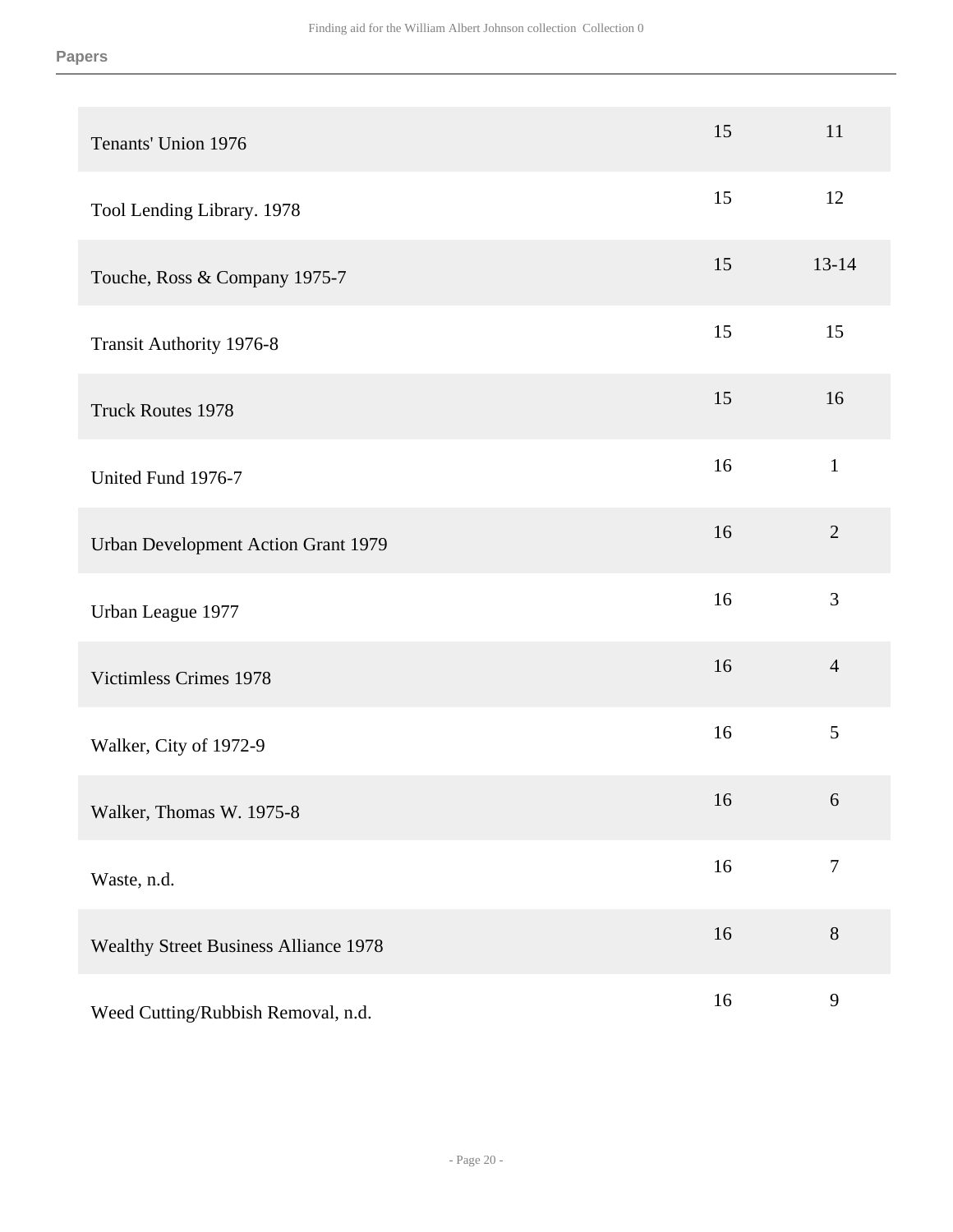| West Leonard Business Men's Assoc. 1979                                                                          | 16         | 10             |
|------------------------------------------------------------------------------------------------------------------|------------|----------------|
| West Michigan Health Systems Agency 1978-9                                                                       | 16         | 11             |
| West Michigan Planning 1977-8                                                                                    | 16         | 12             |
| West Michigan Regional Planning Comm. 1977                                                                       | 16         | 13             |
| Women's Resource Center 1977-8                                                                                   | 16         | 14             |
| Wyoming, City of 1976                                                                                            | 16         | 15             |
| Zainea, Joseph (City Manager) 1976-9                                                                             | 16         | 16             |
| Miscellaneous 1977-9                                                                                             | 17         | $1-3$          |
| <b>Pamphlets</b>                                                                                                 |            |                |
|                                                                                                                  | <b>Box</b> | Folder         |
| "A Landmark In Cooperation" 1969                                                                                 | 18         | $\mathbf{1}$   |
| "A Profile of the Partial Skid Rows of Grand Rapids : Their Residents,<br>Businesses, and Social Agencies," n.d. | 18         | $\overline{2}$ |
| Boards and Commissions 1970, 1977                                                                                | 18         | 3              |
|                                                                                                                  |            |                |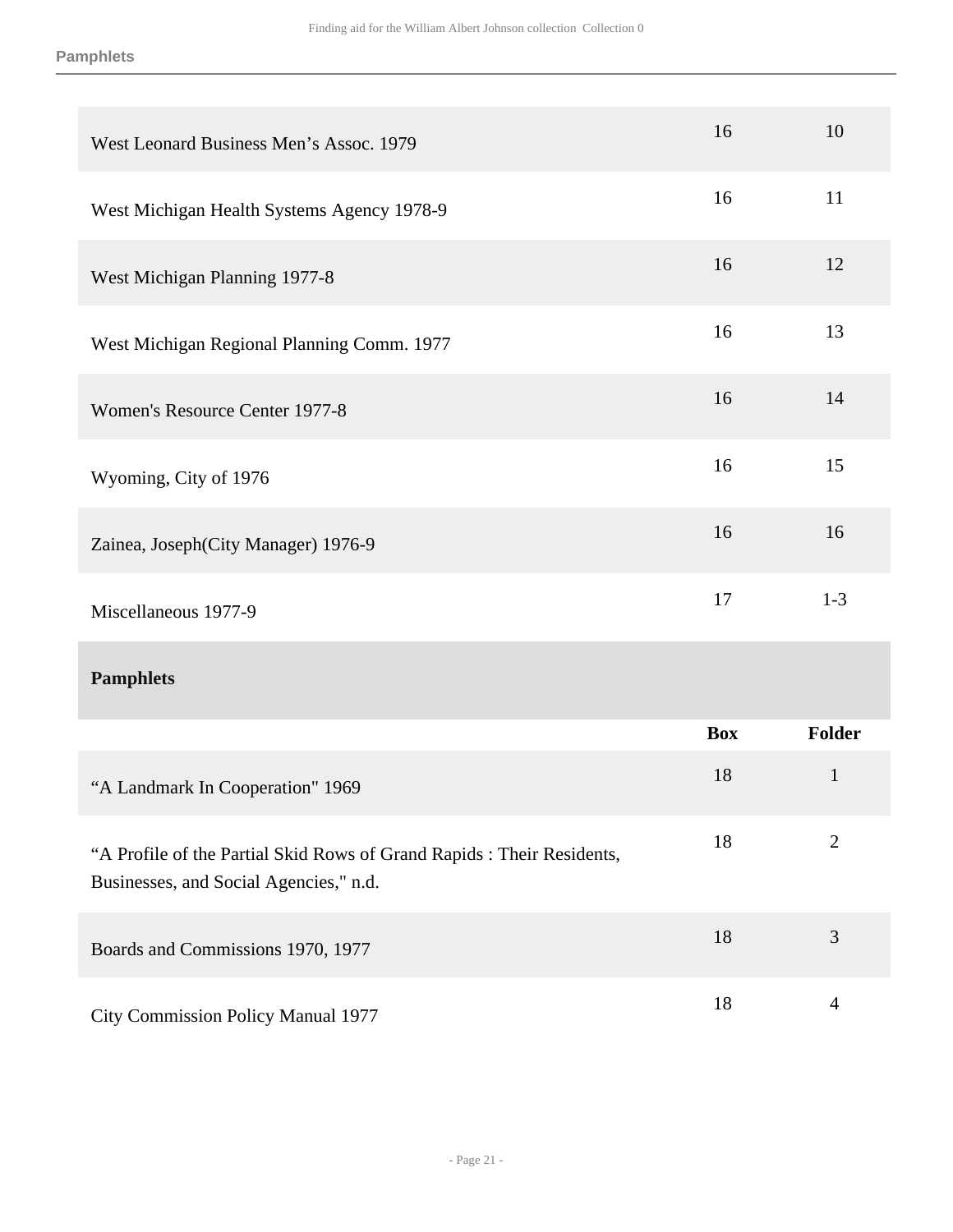| Development Proposal for Campau Square Office Building 1978                                                         | 18 | 5      |
|---------------------------------------------------------------------------------------------------------------------|----|--------|
| Final Report of the Task Force on Citizen Participation 1977                                                        | 18 | 6      |
| Forecasting Electric Energy Demand in Michigan 1976                                                                 | 18 | $\tau$ |
| "GR Music Hall Feasibility Study" 1969                                                                              | 18 | 8      |
| "Handbook for Newly Elected Michigan Municipal Officials" 1974                                                      | 18 | 9      |
| Kent County Substance Abuse 1975                                                                                    | 18 | 10     |
| Program Proposal Public Act 339 1975                                                                                | 18 | 11     |
| Proposed 1978 State Plan for Services to the Elderly 1977                                                           | 18 | 12     |
| Public Management 1977                                                                                              | 18 | 13     |
| <b>Standing Rules: Grand Rapids City Commission 1976</b>                                                            | 18 | 14     |
| Regional Service Authority: Preliminary Report of Background<br>Information on Area wide Cooperation Potential 1973 | 18 | 15     |
| Substance Abuse Among Michigan's Senior Citizens: Current Issues &<br><b>Future Directions 1978</b>                 | 18 | 16     |
| West Control Michigan Transportation System Study, n.d.                                                             | 18 | 17     |